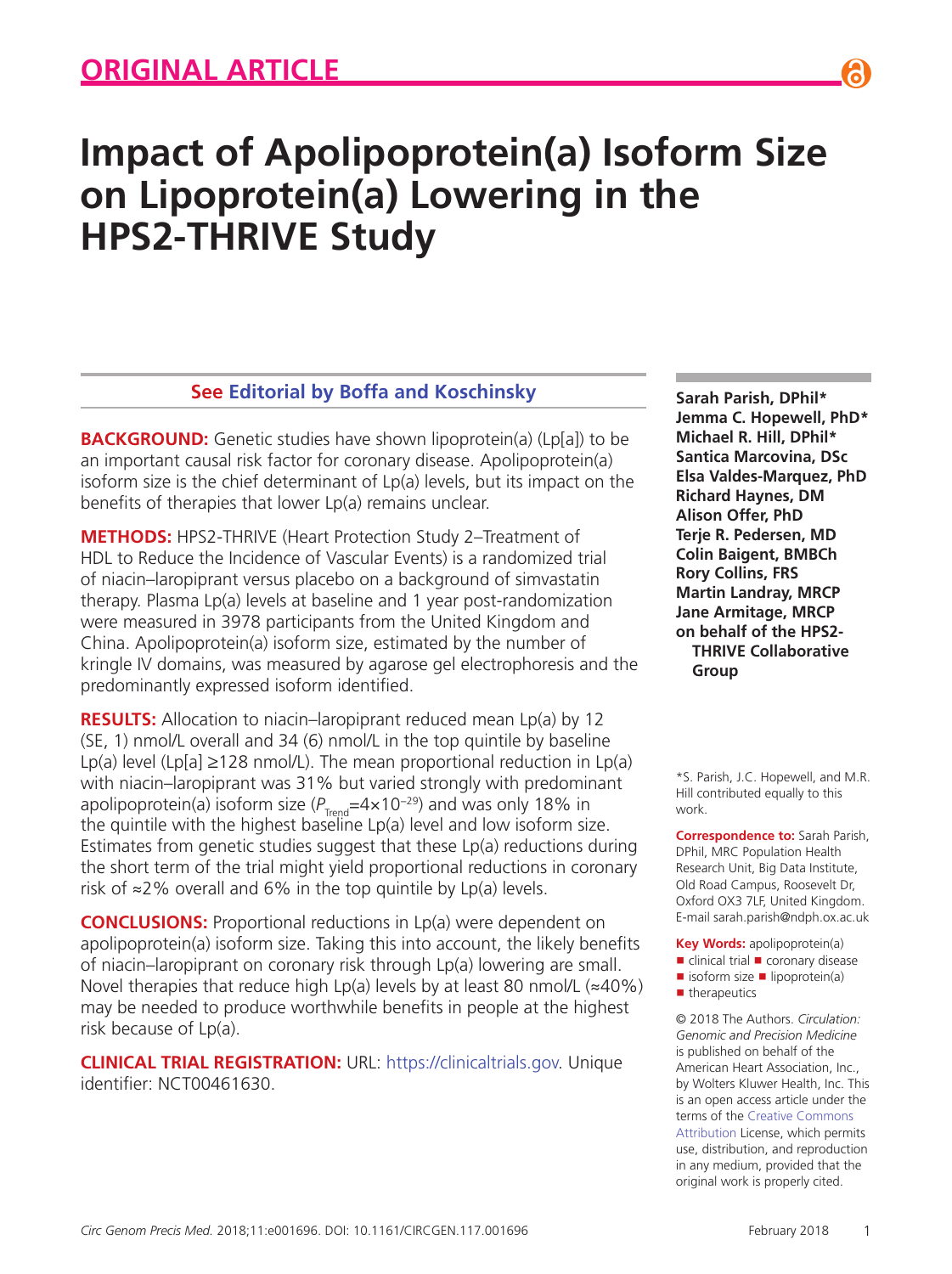# **Clinical Perspective**

Lipoprotein(a) (Lp[a]) is an important causal risk factor for coronary disease, particularly in the fifth of the population with highest Lp(a) levels. The percentage and absolute reductions in Lp(a) with niacin–laropiprant vary strongly with apolipoprotein(a) isoform size and Lp(a) level. In this study, niacin–laropiprant lowered Lp(a) levels by 1 to 34 nmol/L in the bottom to the top fifth of baseline Lp(a) levels, but even in individuals with extreme Lp(a) levels or small apolipoprotein(a) isoform size, the estimated benefits on coronary risk of Lp(a) lowering with niacin–laropiprant are small and, therefore, do not outweigh the adverse effects of niacin. Dependency of Lp(a) reductions on isoform size may apply to Lp(a) reductions with some other therapies as well and affect assessment of the efficacy of the therapy for Lp(a) lowering.

ipoprotein(a) (Lp[a]) is formed by a low-density lipoprotein (LDL) particle characterized by the presence of apolipoprotein(a) (apo[a])—a protein with a genetically determined variable number of kringle IV ipoprotein(a) (Lp[a]) is formed by a low-density lipoprotein (LDL) particle characterized by the presence of apolipoprotein(a) (apo[a])—a protein with (KIV) domains that define apo(a) isoform size. Lp(a) levels are strongly inversely associated with the number of KIV domains and vary widely within, and between, different ethnic groups.<sup>1</sup> Individuals may carry Lp(a) of 2 distinct apo(a) isoform sizes (derived from the 2 copies of chromosome 6), but because of the inverse relationship between Lp(a) levels and KIV domains, the Lp(a) with the smaller number of KIV domains will tend to be predominantly expressed.

Large studies of 2 genetic variants that are associated with lifelong higher Lp(a) levels have provided evidence of a causal association between Lp(a) levels and cardiovascular disease:<sup>2</sup> the variant alleles, carried by 1 in 6 people of European ancestry, are associated with ≈50% higher risk of coronary heart disease<sup>3,4</sup> and, from limited indirect evidence, an Lp(a) difference per variant of 90 to 150 nmol/L.3,5,6 A similar strength log-linear relationship between Lp(a) and cardiovascular events risk (equating to a hazard ratio of 1.5 per 80–125 nmol/L) was seen in a recent observational study.7 The J-shaped relationship between log coronary heart disease risk and log Lp(a) observed in larger scale evidence from the Emerging Risk Factors Collaboration meta-analysis of observational studies conducted during a wide time span would also be approximately consistent with a log-linear relationship of risk with Lp(a).8 However, because mean Lp(a) levels varied >5-fold across the included studies (probably through lack of standardization and assay dependences on apo[a] isoform size in studies pre-dating the availability of reference materials and methods for

Lp[a]), this study may not yield a robust estimate of the risk per unit difference in Lp(a).6,9,10

The strong genetic determination and highly skewed distribution of Lp(a) are in marked contrast to the features of LDL particles not associated with Lp(a). However, both Lp(a) and other LDL particles are causally associated with coronary disease and are reduced by some of the same lipid-modifying therapies. The most widely used treatment that lowers Lp(a) substantially is nicotinic acid (niacin), which is reported to lower Lp(a) by 30% to 40% on average.<sup>1</sup> Niacin also lowers LDL cholesterol (LDL-C) and raises high-density lipoprotein cholesterol and has been widely used in the United States as an addition to statin therapy with the intention of producing greater reductions in cardiovascular risk<sup>1,11</sup> and is under consideration for the prevention of aortic valve disease.12 Recent randomized evidence has, however, demonstrated several hazards associated with niacin and, in the HPS2-THRIVE (Heart Protection Study 2–Treatment of HDL to Reduce the Incidence of Vascular Events) and AIM-HIGH (Atherothrombosis Intervention in Metabolic Syndrome with Low HDL/High Triglycerides: Impact on Global Health Outcomes) trials, there were no significant benefits of the extended release niacin formulations on vascular outcomes.<sup>13-15</sup> The CETP (cholesteryl ester transfer protein) inhibitor, anacetrapib, and PCSK9 (proprotein convertase subtilisin/kexin type 9) inhibitors also lower  $Lp(a)$  to a similar extent,  $16-20$  in conjunction with lowering LDL-C and other lipid changes.

Absolute reductions in Lp(a) with any of these therapies are likely to vary considerably between individuals with different Lp(a) levels. Proportional reductions may also vary with baseline Lp(a) level (as seen in the LAPLACE (LDL-C Assessment with PCSK9 Monoclonal Antibody Inhibition Combined With Statin Therapy) trial of PCSK9 inhibition where the percentage reduction with evolocumab varied from ≈40%–<20% in the lowest-to-highest quartiles by Lp[a] level<sup>17</sup>) or with the number of KIV domains. More detailed information on factors that influence the magnitude of reductions in Lp(a) is thus needed to assess the potential benefits of such therapies through Lp(a) lowering.

This report considers the Lp(a)- and LDL-lowering effects of extended release niacin plus laropiprant (niacin–laropiprant) in the HPS2-THRIVE randomized trial. It aims to evaluate the reduction in  $Lp(a)$  by baseline  $Lp(a)$ levels and numbers of KIV domains, to estimate by how much Lp(a) reduction with niacin–laropiprant might be expected to reduce coronary heart disease risk.

# **MATERIALS AND METHODS**

The data, analytic methods, and study materials will not be made directly available to other researchers for purposes of reproducing the results or replicating the procedure, but procedures for requesting data access are available on https:// www.ndph.ox.ac.uk/about/data-access-policy.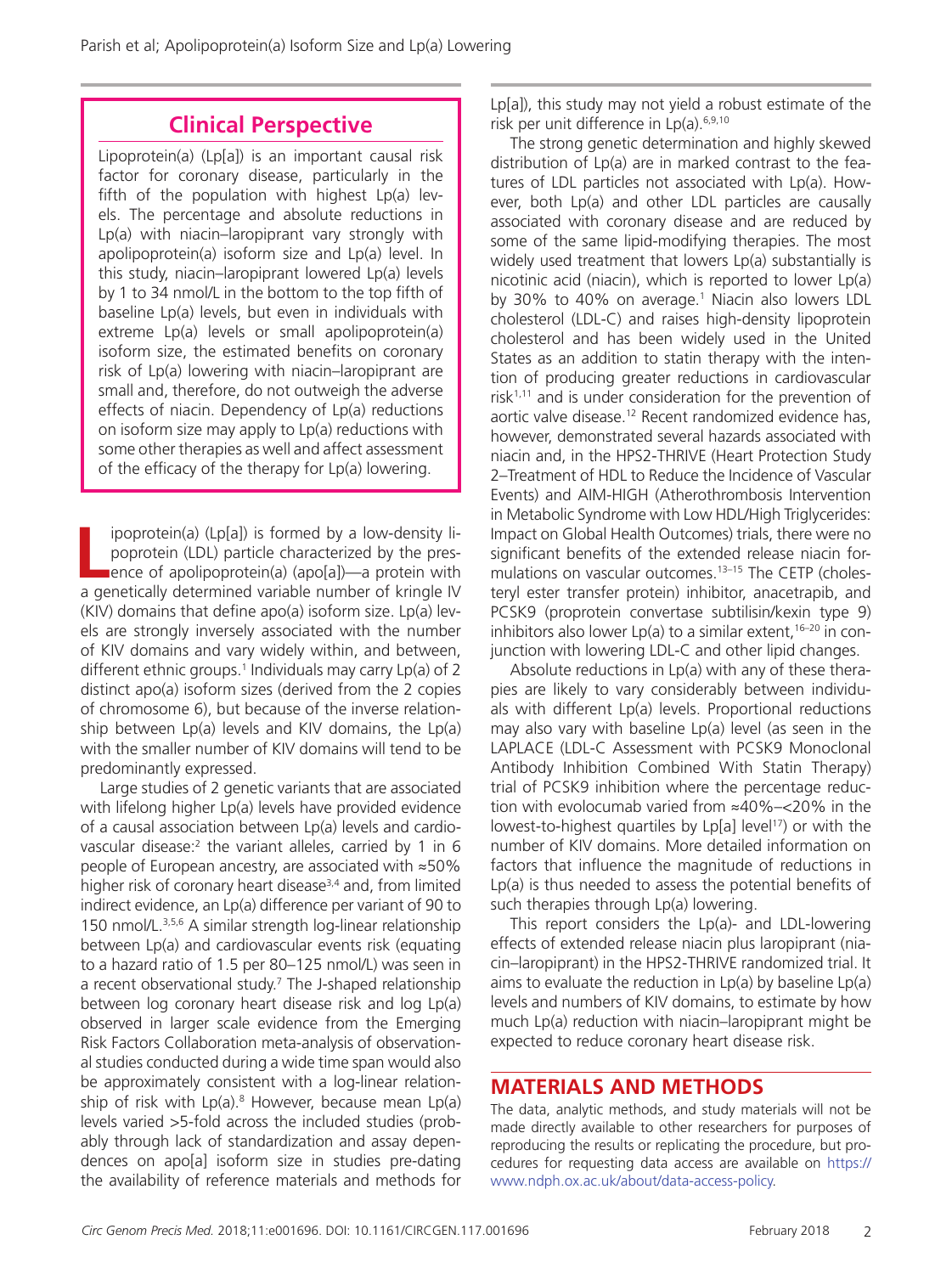### **HPS2-THRIVE Study**

Men and women aged 50 to 80 years were recruited in 245 sites in the United Kingdom (UK), Scandinavia, and China and were eligible if they had a history of myocardial infarction, cerebrovascular disease (ischemic stroke or transient ischemic attack), peripheral arterial disease (intermittent claudication or noncoronary arterial surgery or angioplasty), or diabetes mellitus with other evidence of symptomatic coronary disease. There were no lipid entry criteria. The study protocol (available with the primary publication<sup>13</sup>) was approved by the relevant institutional review board for each participating center. Eligible patients were asked to provide written informed consent and to stop any statin therapy. Before randomization, each participant received simvastatin, 40 mg daily; if this dose was not as effective as their prior statin treatment or their total cholesterol was ≥3.5 mmol/L (135 mg/dL) after 4 weeks on simvastatin alone, ezetimibe, 10 mg daily, was added. After this LDL-lowering therapy had been standardized, a baseline blood sample was taken before participants received niacin–laropiprant 1 g/20 mg daily for 4 weeks followed by 2 g/40 mg daily for 3 to 6 weeks. Participants who tolerated this treatment and remained eligible<sup>21</sup> were randomly allocated to niacin–laropiprant 2 g/40 mg daily or to matching placebo for a median duration of ≈4 years, with the primary outcome results reported in 2014.13 Additional details are provided elsewhere.13,21 LDL-C was measured in both baseline samples and in samples taken at a median of 1 year post-randomization (interquartile range, 0.94–1.05 years) in 24205 participants.

### **HPS2-THRIVE Lp(a) Substudy**

Determination of Lp(a) concentration and apo(a) isoform size was performed in a subsample of 3978 participants from the UK (of white ethnicity) and China who had baseline and follow-up samples from the median 1-year visit. The subsample was balanced for treatment arm and region (Europe/ China) but otherwise random. The European component of HPS2-THRIVE was represented by the UK because there were constraints on the use of Scandinavian samples. Only 1% of European participants in HPS2-THRIVE were of nonwhite ethnicity, and samples taken at a median of 1 year post-randomization were available for 96% of surviving participants.

### **Laboratory Methods**

The procedures for the collection and storage (in liquid nitrogen) of blood samples have been reported previously.13,21 The effects of niacin–laropiprant on Lp(a) and LDL-C were to be assessed by comparison of 1-year postrandomization levels in the active and placebo arm (ie, intention-to-treat analyses) within subgroups determined by apo(a) KIV domains and by baseline lipid levels. Determination of plasma Lp(a) levels and number of apo(a) KIV domains was conducted between 2012 and 2014.

In the 1-year samples, Lp(a) was measured in nmol/L at the Northwest Lipid Metabolism and Diabetes Research Laboratories by the double monoclonal antibody-based ELISA reference method.<sup>22</sup> Apo(a) isoform sizes, defined by the relative numbers of KIV domains, were determined at the same laboratory by high-resolution sodium dodecyl sulfate-agarose gel electrophoresis followed by immunoblotting.23 This yielded ≤2 numbers of KIV domains per sample (depending on whether the individual was heterozygous or homozygous) and identified the predominantly expressed isoform. Particles with

the lower number of KIV domains were predominant in 79% of participants; hence, in the 11% where the 2 isoforms were equally expressed, the lower number of KIV domains was used as the predominant KIV domains in statistical analyses. In baseline samples, Lp(a) was measured in nmol/L at the central laboratory (Wolfson Laboratories, Clinical Trial Service Unit, Oxford) by a polyclonal antibody-based turbidimetric assay (Denka Seiken) certified by the Lp(a) reference laboratory (Northwest Lipid Metabolism and Diabetes Research Laboratories) to produce results aligned to the ELISA reference method and largely independent of apo(a) isoform size (Methods I and II in the Data Supplement; Figure I in the Data Supplement, which shows that in 2641 samples assayed by both methods, the Spearman correlation coefficient was 0.99). It should be noted that the statistical analyses do not require assumption that the 2 assay methods were completely interchangeable (Statistical Methods). No results were outside the range of the monoclonal antibody assay; by contrast, for Lp(a) at baseline by the polyclonal antibody assay, 286 results were below and 2 were above the assay sensitivity and linearity limits. Assay values outside these limits were available for use in imputation. LDL-C at baseline and follow-up was measured using standard spectrophotometric enzymatic methods at the central laboratory. Assay details of other biochemistry measures considered as potential explanatory variables are provided elsewhere.<sup>21</sup>

### **Statistical Methods**

Patients were categorized by quintiles of their Lp(a) and LDL-C measurements at baseline (ie, while taking their background study statin-based LDL-lowering therapy but not their randomly allocated niacin–laropiprant or placebo treatment) and by quintiles of their predominant KIV domain number. Where Lp(a) at baseline was outside the analyzable range, it was imputed (Methods III in the Data Supplement). Lp(a) had an approximately log-normal distribution. Thus, analyses of percentage reductions were based on linear regressions of log<sub>e</sub> Lp(a) levels at 1 year (from the monoclonal assay) as the dependent variable, with adjustment terms for baseline Lp(a) parameters included as covariates to allow for chance differences between the arms and to remove sources of variation and thereby render the analyses more sensitive to identifying the effects of niacin–laropiprant. Baseline Lp(a) parameters included in the regression model were log<sub>e</sub> baseline Lp(a) (polyclonal assay), quintile of baseline Lp(a) (as a categorical variable, to allow for nonlinear effects), predominant KIV domain number, quintile of predominant KIV domain number (as a categorical variable), region (UK and China), and interactions between region and the 4 Lp(a) and KIV terms. In addition, parallel sensitivity analyses were run using 1-year Lp(a) levels measured by the polyclonal assay, which were available in a subset of 2641 of the 3978 participants (Methods II in the Data Supplement).

Percentage reduction in Lp(a) was estimated as 100×(1−exp[β]), where β denotes the estimated effect of niacin–laropiprant on log<sub>e</sub> Lp(a). Absolute reductions were estimated with adjustment for strata of quintile of baseline Lp(a) level within region, with bootstrapping (using 10000 replications) to estimate SEs and confidence intervals. A parallel approach was used for analyses of LDL-C, with adjustment for quintile of baseline LDL-C and log<sub>e</sub> baseline LDL-C. Bootstrapping was not used for LDL-C because its distribution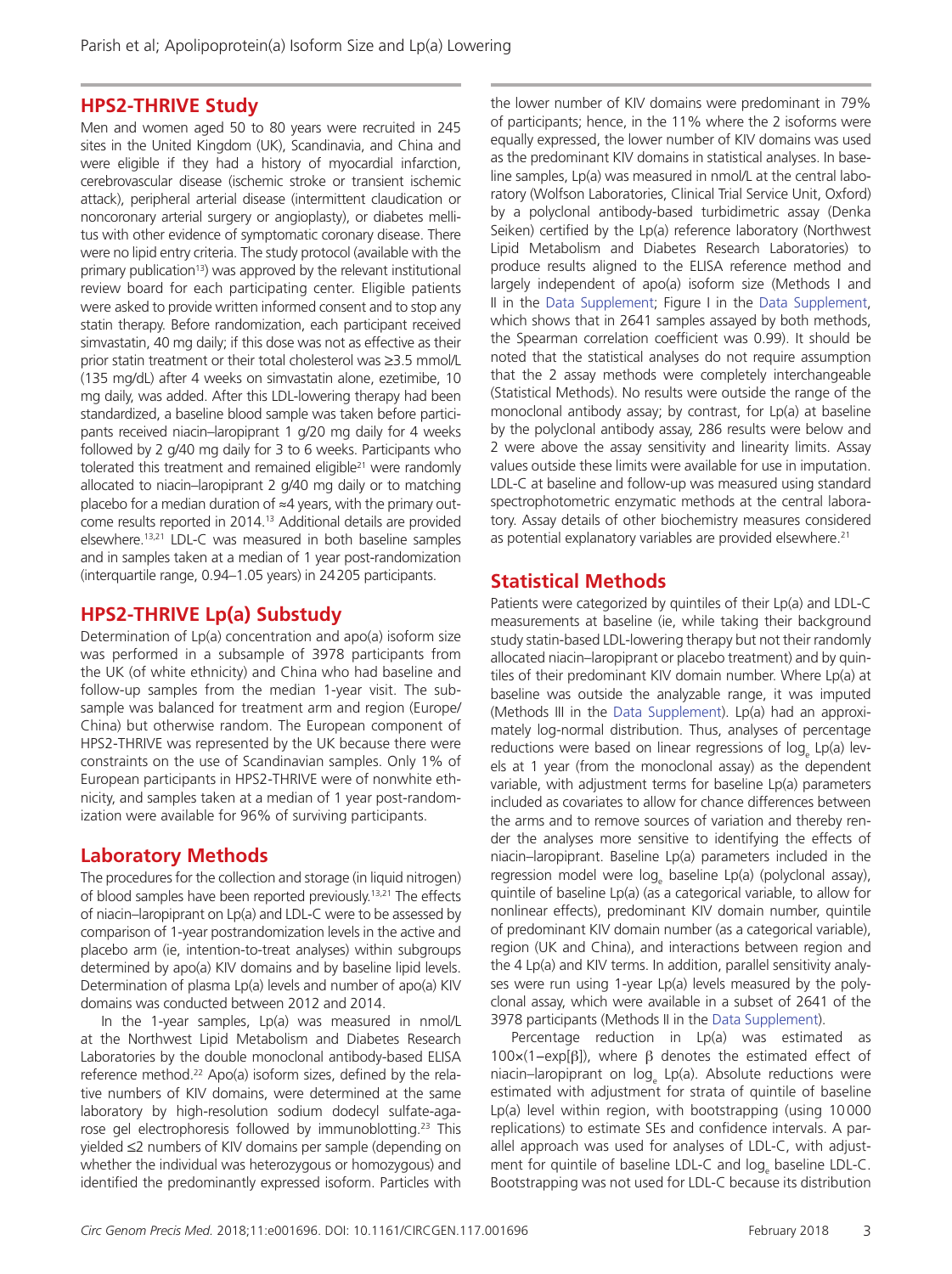was adequately normal, given the sample size. Analyses were performed using SAS (version 9.2).

### **RESULTS**

Baseline characteristics of the 3978 participants in this substudy (Table 1) were similar to those previously reported in the HPS2-THRIVE study overall.<sup>13,21</sup> Baseline LDL-C and Lp(a) levels were higher in the UK than in China, and there was a marked difference in the KIV domains distribution between the 2 regions, with 27% of UK versus 7% of Chinese participants having KIV domains in the lowest quintile (KIV, ≤17).

#### **Table 1. Baseline Characteristics of Participants With Median 1 Year Samples**

| <b>Characteristic</b>          | <b>United</b><br>Kingdom | China       | All         |  |
|--------------------------------|--------------------------|-------------|-------------|--|
|                                | $n=2277$                 | $n = 1701$  | n=3978      |  |
| Age, y; mean (SD)              | 66.0 (7.2)               | 62.8(7.5)   | 64.6(7.5)   |  |
| Women, %                       | 13                       | 21          | 16          |  |
| Assigned ezetimibe, %          | 61                       | 29          | 47          |  |
| Prior disease, %               |                          |             |             |  |
| Coronary disease               | 80                       | 84          | 81          |  |
| Cerebrovascular disease        | 23                       | 35          | 28          |  |
| Peripheral arterial<br>disease | 23                       | 4           | 15          |  |
| Diabetes mellitus              | 26                       | 43          | 33          |  |
| Lp(a), nmol/L                  |                          |             |             |  |
| <7, %                          | 23                       | 17          | 20          |  |
| ≥7 < 17, %                     | 18                       | 23          | 20          |  |
| ≥17<42, %                      | 18                       | 23          | 20          |  |
| ≥42<128, %                     | 16                       | 25          | 20          |  |
| ≥128, %                        | 26                       | 12          | 20          |  |
| Mean (SD)                      | 77 (97)                  | 51(64)      | 66 (85)     |  |
| Predominant KIV domains        |                          |             |             |  |
| ≤17, %                         | 27                       | 7           | 19          |  |
| $18 - 22, %$                   | 27                       | 18          | 23          |  |
| 23-26, %                       | 19                       | 15          | 17          |  |
| $27 - 30, %$                   | 17                       | 25          | 21          |  |
| ≥31, %                         | 10                       | 35          | 21          |  |
| Mean (SD)                      | 22.3(5.6)                | 26.9(5.9)   | 24.3(6.2)   |  |
| LDL-C, mmol/L                  | n=13747                  | $n = 10458$ | $n = 24205$ |  |
| <1.28, %                       | 13                       | 28          | 20          |  |
| ≥1.28<1.51, %                  | 17                       | 24          | 20          |  |
| ≥1.51<1.72, %                  | 20                       | 21          | 20          |  |
| ≥1.72 < 1.98, %                | 23                       | 16          | 20          |  |
| ≥1.98, %                       | 27                       | 11          | 20          |  |
| Mean (SD)                      | 1.8(0.4)                 | 1.5(0.4)    | 1.7(0.4)    |  |

KIV indicates kringle IV; LDL-C, low-density lipoprotein cholesterol; and Lp(a), lipoprotein(a).

As expected, there were strong inverse relationships between Lp(a) levels and the KIV domains of the predominant apo(a) isoform in both regions (Figure 1). For a given number of KIV domains, Lp(a) levels tended to be higher in Chinese than in UK participants. The KIV domains of the nonpredominant apo(a) isoform accounted for a much smaller amount of the Lp(a) (Methods IV in the Data Supplement, Figure II in the Data Supplement). Lp(a) levels at baseline and 1 year in the placebo arm were highly correlated (coefficients: Pearson for loge Lp[a], 0.95; Spearman, 0.97), and the baseline Lp(a) adjustment terms for the analysis of the percentage Lp(a) reduction (defined in the Methods) explained 92% of the variance of the 1-year Lp(a) levels in the placebo arm. The Pearson correlation coefficient between LDL-C levels at baseline and 1 year in the placebo arm was 0.58. There was little difference in mean baseline LDL-C between the 2 randomized arms (<0.01 mmol/L, niacin–laropiprant minus placebo) because the randomized allocation was balanced for LDL-C (as well as for several other factors but not for  $Lp[a]$ ).<sup>13</sup> By chance, in the subset of the trial population with Lp(a) measured, the unadjusted mean baseline Lp(a) was 3.7 (SE, 2.7) nmol/L higher in the niacin–laropiprant arm than in the placebo arm.

# **Reductions in Lp(a) With Niacin– Laropiprant**

At the median 1-year visit, compliance with taking study niacin–laropiprant was 86% among participants in this substudy allocated active treatment. Figure 2 shows



#### **Figure 1. Baseline lipoprotein(a) (Lp[a]) levels by the kringle IV domains of the predominantly expressed apolipoprotein(a) isoform, within the United Kingdom and China**.

Blue circles denote United Kingdom, and red squares denote China. The 11 kringle IV domain groups shown are ≤15, 16, 17, 18, 19, 20 to 21, 22 to 23, 24 to 25, 26 to 27, 28 to 30, and ≥31. Lp(a) indicates lipoprotein(a).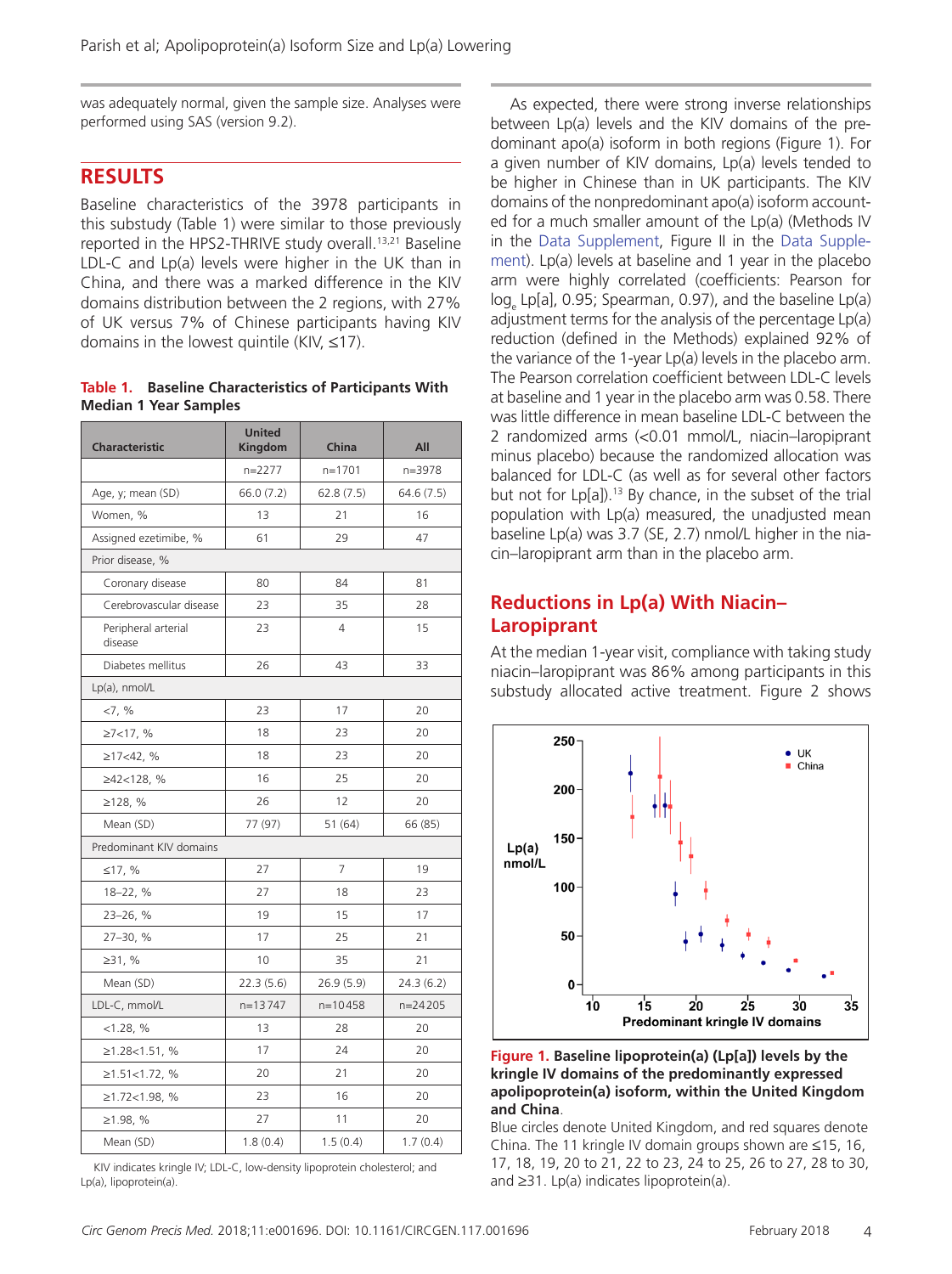Lp(a) reductions with niacin–laropiprant at 1 year within quintiles by baseline Lp(a) level and quintiles by KIV domains (shown in reverse order) among the 3978 participants with Lp(a) measured at both time points (additional details of the estimation are given in Table I in the Data Supplement). The percentage reduction in Lp(a) was 31% (95% confidence interval, 28%–33%) overall but attenuated from 36% to 18% across quintiles by increasing baseline Lp(a) ( $P<sub>Trend</sub>=2×10<sup>-8</sup>$ ) and attenuated even more strongly across quintiles by decreasing KIV domains, varying from 50% in the highest KIV quintile to 16% in the lowest KIV quintile ( $P_{\text{Trend}}$ =4×10<sup>-29</sup>). Consistent with this, in China, where KIV domains tended to be higher than in the UK (Table 1), the percentage reduction in Lp(a) with niacin–laropiprant was also higher than in the UK (38% versus 25%;  $P_{\text{Diff}}=2\times10^{-5}$ ).

The overall absolute reduction in Lp(a) was 12.2 (95% confidence interval, 9.3–14.8) nmol/L (20% of the overall adjusted mean level in the placebo arm of 60 nmol/L: Figure 2) but increased with baseline Lp(a) level in a less than pro rata manner, such that in the top Lp(a) quintile, where the mean Lp(a) was  $\approx$ 200 nmol/L, the reduction was 33.8 (95% confidence interval, 20.9–46.1) nmol/L.

In the quintile with the lowest  $Lp(a)$  levels,  $Lp(a)$  may be subject to more measurement error, and Lp(a) lowering would be least relevant. When this quintile was excluded, the trends in the percentage reductions in Lp(a) with niacin–laropiprant across Lp(a) quintiles and across KIV quintiles were even stronger ( $P<sub>Trend</sub> = 2 \times 10^{-13}$ versus 2×10<sup>-8</sup> across Lp[a] quintiles and  $P_{\text{Trend}}^{\text{Hend}}$ =2×10<sup>-32</sup> versus 4×10−29 across KIV quintiles; Table II in the Data Supplement), and the average percentage reduction in Lp(a) fell slightly (from 31% to 30%).

Further analyses (Table 2) showed that the trend in the percentage reductions in Lp(a) with KIV domains accounted for almost all of the trend in the percentage reductions in Lp(a) with baseline Lp(a) level and region (*P* for residual association, 0.01 and 0.30, respectively). In marked contrast to the highly significant association with KIV domains, no other baseline characteristics showed statistically significant (allowing for multiple testing of 15 factors) independent influence on the percentage reductions in Lp(a) with niacin–laropiprant (all *P*>0.005 [Bonferroni corrected *P*>0.05]; Table III in the Data Supplement). It is noteworthy that the number of KIV domains in the nonpredominant isoform did not show any independent influence on the Lp(a) reduction.

In contrast to the varying percentage reductions in Lp(a) by baseline Lp(a) level, there was ≈20% reduction in LDL-C with niacin–laropiprant irrespective of baseline LDL-C level (in analyses based on 24 205 participants with LDL-C measured at both baseline and at a median of 1 year). Correspondingly, the absolute reductions increased from 0.21 to 0.40 mmol/L in proportion to the baseline level (Figure III in the Data Supplement).

# **Sensitivity Analyses**

Parallel analyses of the effect of niacin–laropiprant on reductions in Lp(a) measured in the 1-year samples by the monoclonal and polyclonal assays were conducted in the subset of 2641 participants with Lp(a) determined by both methods. The 2 methods gave similar results, with the trends in the percentage reductions by quintiles of KIV domains remaining highly significant (Table II in the Data Supplement). For both assays, the



#### **Figure 2. Percentage and absolute reductions in lipoprotein(a) (Lp[a]) with niacin–laropiprant by quintiles of baseline Lp(a) levels and kringle IV domains**.

Percentage reduction panels show adjusted Lp(a) reductions based on modeling log<sub>e</sub> Lp(a) (Methods) and are plotted with an x scale linear in the log<sub>e</sub> Lp(a) difference. Absolute reductions (with adjustment by stratification) are plotted on linear scales. Usual mean  $Lp(a)$  is the mean  $Lp(a)$  in the placebo arm at 1 y.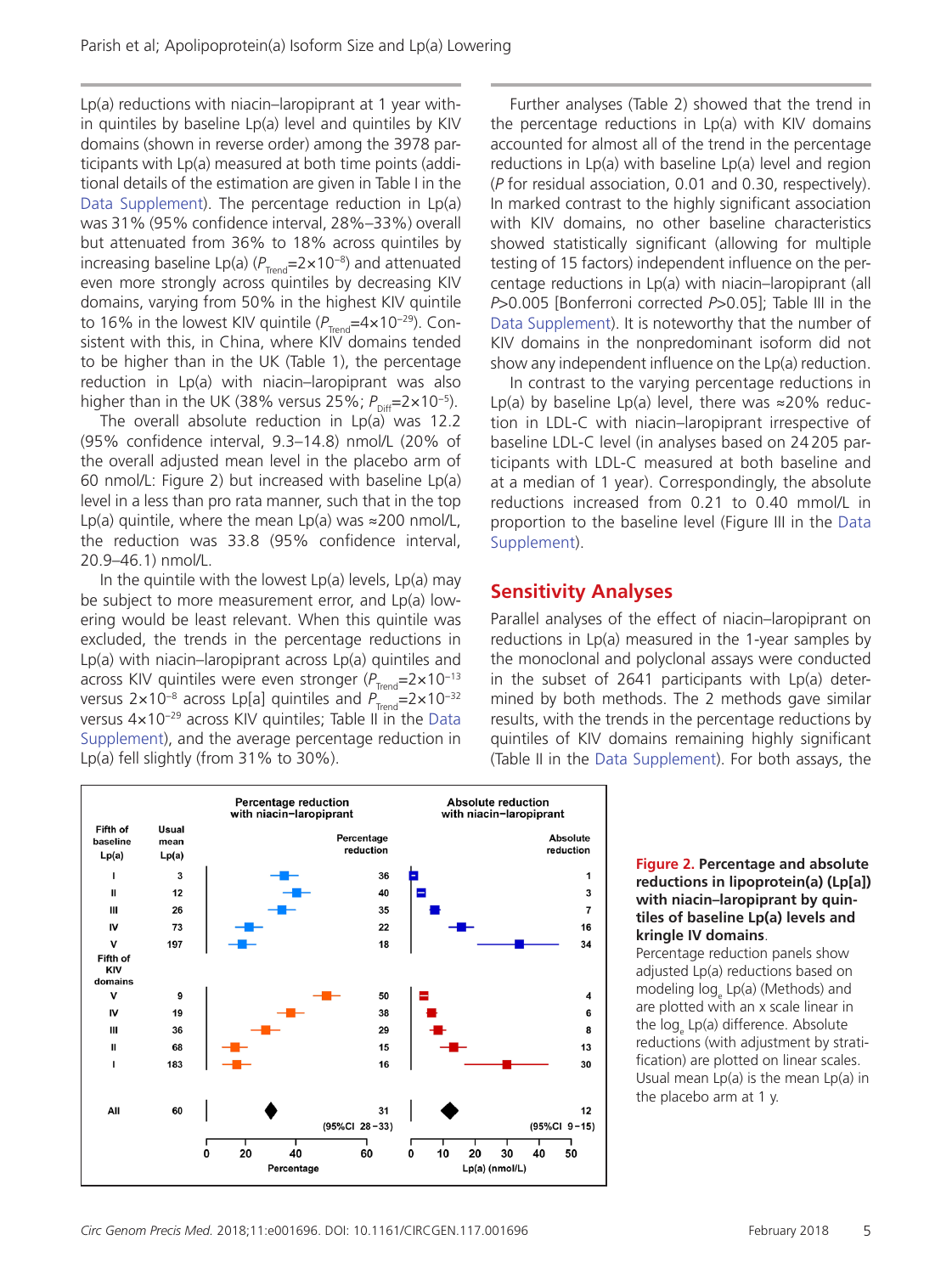#### **Table 2. Comparison of the Relative Strengths of the Trends in the Percentage Reductions in Lp(a) With Niacin–Laropiprant by Baseline Lp(a), KIV Domains, and region\***

|                                                                                        | <b>F</b> Valuet<br>$(\approx X^2)$ | P Value             |  |  |  |
|----------------------------------------------------------------------------------------|------------------------------------|---------------------|--|--|--|
| Niacin-Laropiprant Effect on Log. Lp(a)                                                |                                    |                     |  |  |  |
| Overall                                                                                | 433                                | $3 \times 10^{-91}$ |  |  |  |
| Trend by log <sub>e</sub> Lp(a) at baseline                                            | 32                                 | $2 \times 10^{-8}$  |  |  |  |
| Trend by KIV domains                                                                   | 128                                | $4 \times 10^{-29}$ |  |  |  |
| Difference by region                                                                   | 19                                 | $2 \times 10^{-5}$  |  |  |  |
| Niacin-laropiprant effect on log. Lp(a), given trend in effect by Lp(a) at<br>baseline |                                    |                     |  |  |  |
| Trend by KIV domains                                                                   | 6                                  | $2 \times 10^{-23}$ |  |  |  |
| Difference by region                                                                   | 1                                  | $8 \times 10^{-7}$  |  |  |  |
| Niacin–laropiprant effect on log, Lp(a), given trend in effect by KIV<br>domains       |                                    |                     |  |  |  |
| Trend by $log_a Lp(a)$ at baseline                                                     | 6                                  | 0.01                |  |  |  |
| Difference by region                                                                   |                                    | 0.3                 |  |  |  |

KIV indicates kringle IV; and Lp(a), lipoprotein(a).

\*Assessed from trends in the effects of niacin–laropiprant on log<sub>e</sub> Lp(a) at median 1 year with respect to baseline log Lp(a) as a continuous measure, individual KIV domains, and region.

†All tests are F(1, df) where df is >3950, and, hence, tests are approximately  $\boldsymbol{X^2}_1$ .

percentage reductions in Lp(a) were markedly higher in Lp(a) quintiles II and III than in quintiles IV and V. However, the polyclonal assay had more limited ability to measure low Lp(a), resulting in the exclusion of 332 participants with results below the limit of the assay. This distorted the observed reductions in the lowest quintile of baseline Lp(a) levels, reduced the overall percentage reduction in Lp(a) in the subset with the polyclonal measurements to ≈24% to 25% (compared with 31% in the whole study) and increased the absolute reduction slightly from 12 to 14 nmol/L, which demonstrates that limitations of assay range for Lp(a) may affect the results.

# **DISCUSSION**

In this substudy of HPS2-THRIVE, niacin–laropiprant resulted in a mean percentage reduction in Lp(a) of 31%, in line with the previously reported effects of niacin.1 However, because Lp(a) reductions depended strongly on apo(a) isoform size, the mean Lp(a) was lowered by 12 nmol/L overall, only 20% of the overall adjusted mean level in the placebo arm of 60 nmol/L. In participants in the top quintile by Lp(a) levels, the mean percentage and absolute reductions were 18% and 34 nmol/L, respectively (Figure 2).

Large-scale genetic studies provide a basis for estimating the strength of the causal association between Lp(a) levels and coronary risk following the Mendelian

randomization principle. Such studies have found an odds ratio of ≈1.5 for coronary risk associated with carrying particular variants in the *LPA* gene,3,4 and indirect published evidence supplemented by direct unpublished evidence using assays well aligned to the reference method (Table IV in the Data Supplement) suggests an Lp(a) difference of ≈110 to 115 nmol/L per variant. Mendelian randomization studies of LDL-C have found an odds ratio for coronary disease of ≈2 per 1 mmol/L higher LDL-C, which is much stronger than the effect seen in statin trials<sup>24</sup> and so suggest that only a third to a half of the coronary risk per unit LDL-C from lifelong genetically elevated LDL-C is reversed within a few years of statin therapy.<sup>24,25</sup> Assuming the same holds for Lp(a) then, taken together, the literature suggests that therapeutic lowering of Lp(a) during a trial might be expected to produce a 15% to 20% reduction in coronary risk per 100 nmol/L lower Lp(a). Similar sized benefits of Lp(a) lowering may be seen for peripheral vascular disease outcomes, but the potential benefits for stroke appear to be smaller.<sup>26,27</sup>

The Lp(a) reductions with niacin of 12 nmol/L overall and 34 nmol/L in the top quintile by Lp(a) levels in the present study might, therefore, have been expected to produce reductions in the risk of coronary events of only ≈2% and 5% to 6%, respectively. Hence, compared with the contribution from the LDL-C reduction of 0.3 mmol/L with niacin–laropiprant in the HPS2- THRIVE trial, which would be expected to reduce major vascular events risk by 5% to 6% (Methods V in the Data Supplement),<sup>13</sup> the overall benefits of the  $Lp(a)$ lowering achieved with niacin–laropiprant are likely to be much smaller.

No significant reduction in cardiovascular events with niacin was found in either the HPS2-THRIVE or AIM-HIGH trials, but there were significant excesses in the rates of various serious adverse events (including those related to diabetes mellitus, gastrointestinal, musculoskeletal, skin, infectious, and bleeding outcomes) among the niacin-allocated participants.13–15 There was no trend in the excess of these serious adverse events with Lp(a) level in the present substudy (data not shown). Therefore, even in participants with high Lp(a), any benefits of niacin do not seem to outweigh the hazards.

The present results indicate that the effects of Lp(a) lowering therapies should typically be considered in terms of their absolute reductions in Lp(a) levels rather than in terms of their proportional effects<sup>28</sup> because the proportional reductions can vary by baseline Lp(a) level (as well as be unduly influenced by the extent to which an assay is able to measure low Lp[a] levels; Figure 2; Table II in the Data Supplement). To produce 12% to 15% reductions in risk through Lp(a) lowering, novel therapies that reduce high Lp(a) levels by at least 80 nmol/L (ie, 40% among those in the top quintile of Lp[a]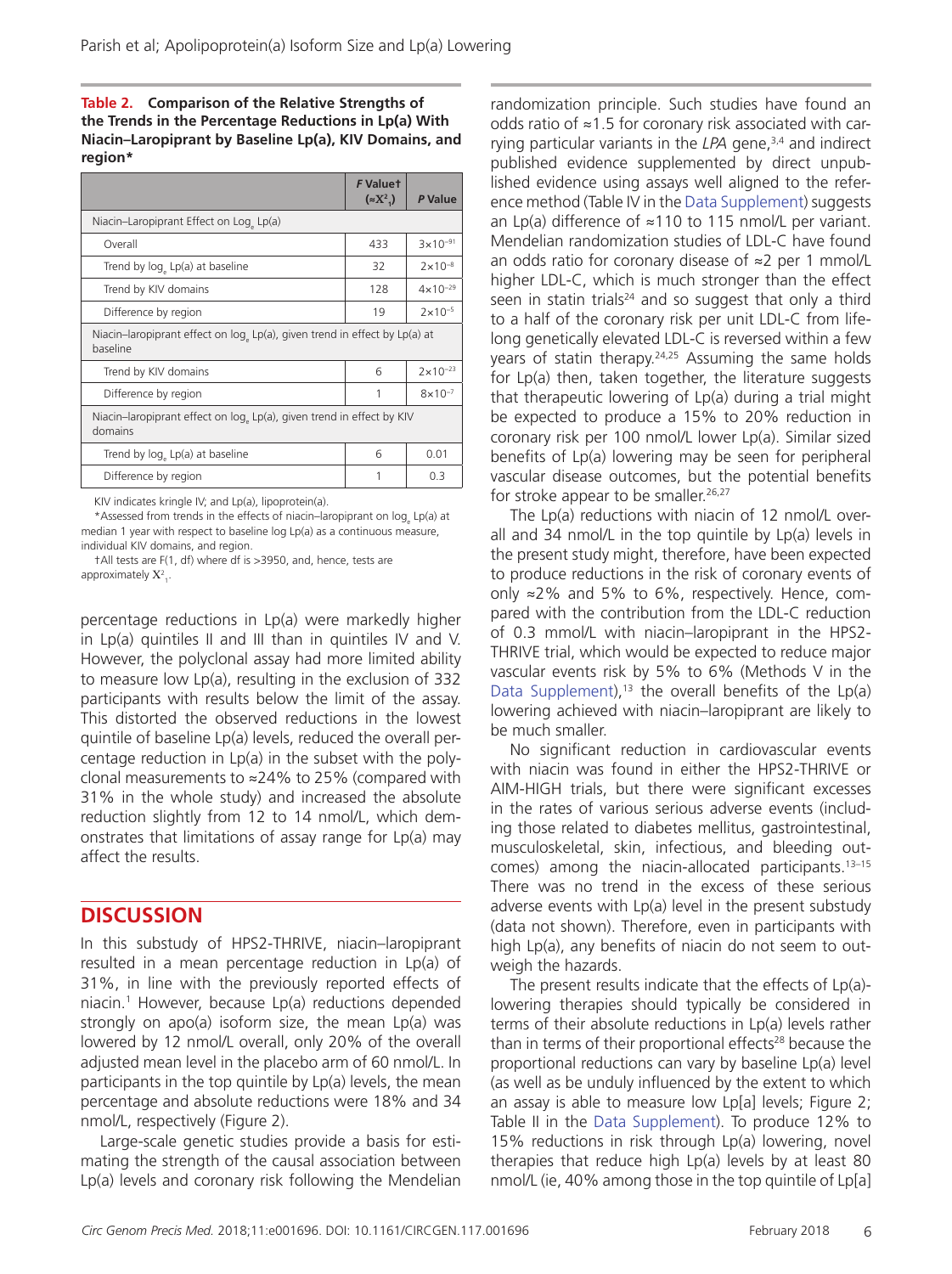levels where mean Lp[a] was ≈200 nmol/L) are likely to be needed. Emerging therapies under evaluation, such as antisense oligonucleotides targeting apo(a) mRNA, hold the potential to achieve such reductions.<sup>29</sup>

### **Impact of KIV Domains**

The percentage reduction in Lp(a) varied strongly with both baseline Lp(a) level and the number of KIV domains in the predominant apo(a) isoform (Figure 2). The trend with predominant KIV domains (from 16% to 50% across quintiles; *P*=4×10−29) was statistically much stronger than the trend with Lp(a) level (from 18% to 36% across quintiles; *P*=2×10−8 ) and remained highly statistically significant after adjustment for the trend with Lp(a) level (Table 2). This shows that niacin–laropiprant had a greater impact on larger apo(a) isoform Lp(a) particles. Similar percentage reductions in Lp(a) have been reported with the PCSK9 inhibitor evolocumab: a reduction in Lp(a) of 32% overall with the most effective regimen, and, as for niacin-laropiprant, there was a trend toward smaller percentage reductions at higher Lp(a) levels.<sup>17</sup> This trend may also be due (at least in part) to a dependency on apo(a) isoform size, but such analyses have not been reported from any PCSK9 inhibitor trial. The CETP inhibitor anacetrapib lowered Lp(a) by 35% to 50% in 2 studies, but reductions by baseline Lp(a) level or apoa(a) isoform size have not been reported.<sup>16,30</sup>

Dependencies of Lp(a) reductions on apo(a) isoform size would not only affect assessment of the efficacy of Lp(a)-lowering therapies but could also provide insight into mechanisms determining Lp(a) levels, which are poorly understood. The wide variation in plasma Lp(a) levels has been attributed to variation in the rates of hepatic production of Lp(a) of different apo(a) isoform size. $31$  Apo(a) glycosylation affecting Lp(a) synthesis,  $32$ and kidney function affecting  $Lp(a)$  excretion,  $33,34$  have also been reported to have apo(a) isoform-dependent effects. Mounting evidence indicates that niacin acts by reducing Lp(a) production through inhibiting apo(a), and possibly Lp(a)-apoB-100, production.28,35,36 CETP inhibition has also been reported to reduce Lp(a) by decreasing the production of apo(a). $37$  ApoB antisense and microsomal triglyceride transfer protein inhibitors block the production of Lp(a) and other apoB-containing lipoprotein particles by blocking apoB production.28 PCSK9 inhibition and *APOE* ε2/ε3/ε4 genotype have been demonstrated to affect clearance of Lp(a) via the LDL receptor,<sup>38-40</sup> but the importance of this route of clearance remains debated, and PCSK9 may also act by modifying apoB production.28,39,41 Confirmation that the suggested mechanisms of action for particular therapies can explain any observed trends in the therapeutic Lp(a) reductions with Lp(a) levels, and KIV domains would help consolidate the explanations.17,42

The lack of much association of the nonpredominant KIV domains with Lp(a) (Figure II in the Data Supplement) is consistent with a previous report.<sup>5</sup> This observation, and differences in the mean Lp(a) levels for a given KIV domain by region (Figure 1), may reflect further sources of genetic variation and mechanisms beyond a direct relationship with KIV domains. At the *LPA* locus, the allele frequency for the loss-of-function variant rs41272114 (associated with substantially lower Lp[a]) is ≈0.04 in the UK but negligible in China, and so this could account for some of the difference between the regions. Other genetic variants at the *LPA* locus have also been associated with Lp(a) levels independently of KIV domains.<sup>5,43</sup>

The present study has several strengths: it included a large number of participants; it used the gold standard methods for measuring Lp(a) levels at 1 year and for determining the number of KIV domains; it included 2 distinct ethnic groups, improving the ability to distinguish Lp(a) and KIV effects; and it used a powerful statistical analysis (and avoided bias caused by correlated measurement errors that can occur when change in Lp[a] is compared across groups defined by the same baseline measurement used to define change in Lp[a]<sup>44</sup>).

# **SUMMARY**

Lp(a) is an important risk factor for coronary disease, particularly among individuals with genetic variation resulting in small apo(a) isoform size and high Lp(a) levels. However, even in individuals with extreme Lp(a) levels, the potential benefits of Lp(a) lowering with niacin–laropiprant on coronary event risk are likely to be small and would not be expected to outweigh the adverse effects of niacin.<sup>13,15</sup> The impact of niacinlaropiprant varied substantially with apo(a) isoform size and, therefore, dependence on apo(a) isoform size or Lp(a) levels should be considered when assessing the potential benefits of novel Lp(a)-lowering therapies. Knowledge about variation in response by apo(a) isoform size may also be valuable for elucidating the mechanisms determining Lp(a) levels.

# **SOURCES OF FUNDING**

This work was supported by grants from Merck, the UK Medical Research Council (MRC\_MC\_U137686853), the British Heart Foundation (CH/1996001/9454), and Cancer Research UK to the University of Oxford for work designed and conducted independently of the funders. J.C. Hopewell acknowledges support from the British Heart Foundation (FS/14/55/30806) and the British Heart Foundation Centre of Research Excellence, Oxford.

### **DISCLOSURES**

The Clinical Trial Service Unit authors (S. Parish, J.C. Hopewell, M.R. Hill, E. Valdes-Marquez, R. Haynes, A. Offer, C. Baigent,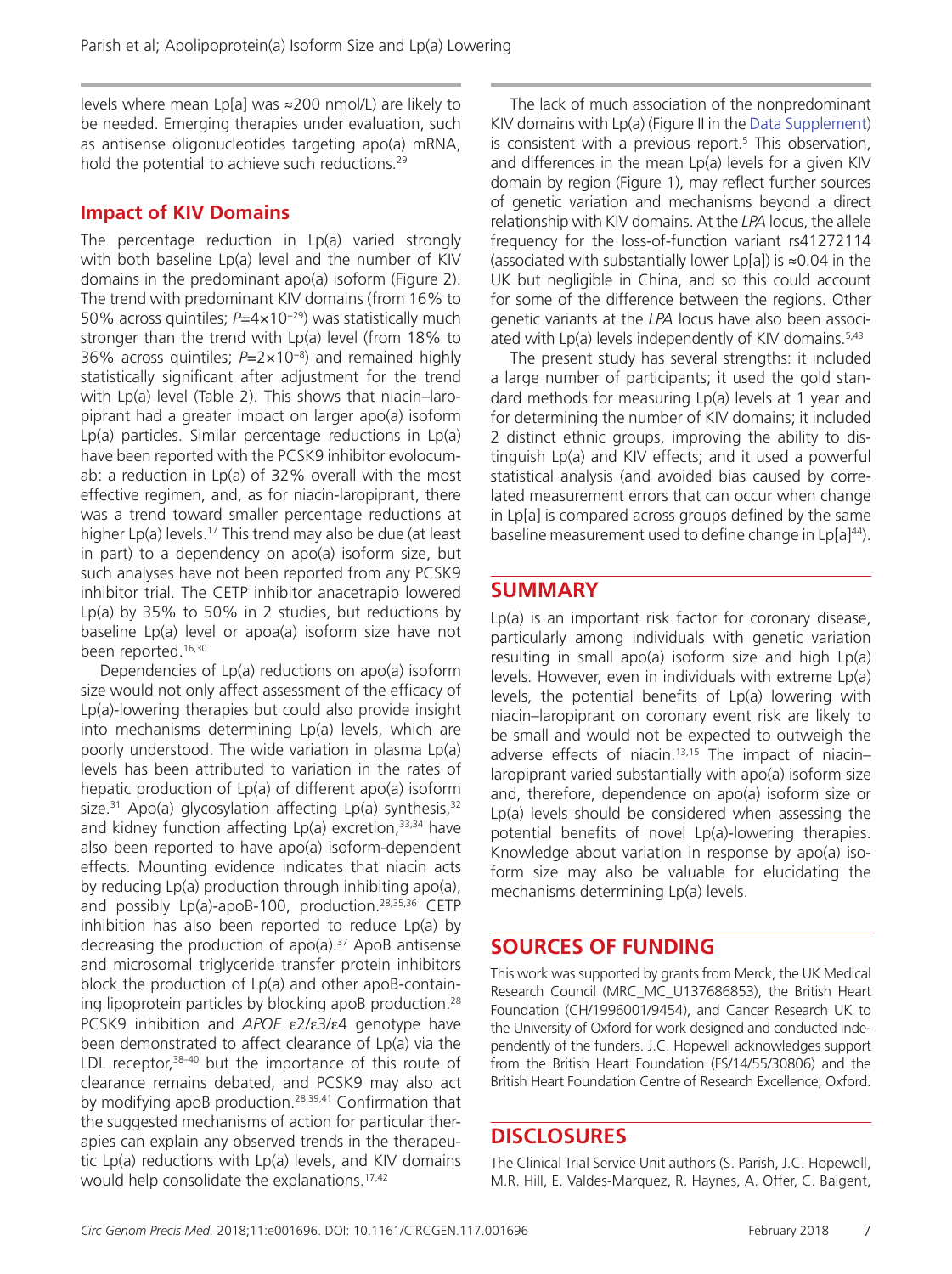R. Collins, M. Landray, and J. Armitage) also report grants from Abbott/Solvay/Mylan, AstraZeneca, Bayer Germany, Novartis, Pfizer, the National Institute for Health Research, UK Biobank, and Wellcome Trust to the University of Oxford for work outside the submitted work. R. Collins reports a prize from Pfizer. R. Collins and S. Parish have a patent for a statinrelated myopathy genetic test with royalties paid to University of Oxford and the Medical Research Council from Boston Heart Diagnostics (R. Collins and S. Parish have waived any personal reward). The Clinical Trial Service Unit has a staff policy of not accepting honoraria or other payments from the pharmaceutical industry, except for the reimbursement of costs to participate in scientific meetings. S. Marcovina reports personal fees from Denka Seiken outside the submitted work and a patent Methods and Materials for the Immunoassay of Apolipoprotein(a) and Lipoprotein(a) without royalties paid. T.R. Pedersen reports grants and personal fees from Merck, Pfizer, and Amgen, during the conduct of the study.

# **AFFILIATIONS**

From the Medical Research Council Population Health Research Unit (S.P., M.R.H., R.H., C.B., J.A.); and the Clinical Trial Service Unit and Epidemiological Studies Unit (S.P., J.C.H., M.R.H., E.V.-M., R.H., A.O., C.B., R.C., M.L., J.A.), Nuffield Department of Population Health, University of Oxford, United Kingdom; Northwest Lipid Metabolism and Diabetes Research Laboratories, University of Washington, Seattle (S.M.); and Center for Preventive Medicine, University of Oslo, Norway (T.R.P.). A complete list of collaborators in HPS2-THRIVE (Heart Protection Study 2–Treatment of HDL to Reduce the Incidence of Vascular Events) is given in reference 13.

# **FOOTNOTES**

Received March 28, 2017; accepted December 1, 2017.

The Data Supplement is available at http://circgenetics. ahajournals.org/lookup/suppl/doi:10.1161/CIRCGEN.117. 001696/-/DC1.

*Circ Genom Precis Med* is available at http://circgenetics. ahajournals.org.

### **REFERENCES**

- 1. Nordestgaard BG, Chapman MJ, Ray K, Borén J, Andreotti F, Watts GF, et al; European Atherosclerosis Society Consensus Panel. Lipoprotein(a) as a cardiovascular risk factor: current status. *Eur Heart J*. 2010;31:2844– 2853. doi: 10.1093/eurheartj/ehq386.
- 2. Nordestgaard BG, Langsted A. Lipoprotein (a) as a cause of cardiovascular disease: insights from epidemiology, genetics, and biology. *J Lipid Res*. 2016;57:1953–1975. doi: 10.1194/jlr.R071233.
- 3. Clarke R, Peden JF, Hopewell JC, Kyriakou T, Goel A, Heath SC, et al; PROCARDIS Consortium. Genetic variants associated with Lp(a) lipoprotein level and coronary disease. *N Engl J Med*. 2009;361:2518–2528. doi: 10.1056/NEJMoa0902604.
- 4. IBC 50K CAD Consortium. Large-scale gene-centric analysis identifies novel variants for coronary artery disease. *PLoS Genet*. 2011;7:e1002260.
- 5. Ronald J, Rajagopalan R, Cerrato F, Nord AS, Hatsukami T, Kohler T, et al. Genetic variation in LPAL2, LPA, and PLG predicts plasma lipoprotein(a) level and carotid artery disease risk. *Stroke*. 2011;42:2–9. doi: 10.1161/ STROKEAHA.110.591230.
- 6. Brown WV, Ballantyne CM, Jones PH, Marcovina S. Management of Lp(a). *J Clin Lipidol*. 2010;4:240–247. doi: 10.1016/j.jacl.2010.07.002.
- 7. Willeit P, Kiechl S, Kronenberg F, Witztum JL, Santer P, Mayr M, et al. Discrimination and net reclassification of cardiovascular risk with lipoprotein(a): prospective 15-year outcomes in the Bruneck Study. *J Am Coll Cardiol*. 2014;64:851–860. doi: 10.1016/j.jacc.2014.03.061.
- 8. Erqou S, Kaptoge S, Perry PL, Di Angelantonio E, Thompson A, White IR, et al. Lipoprotein(a) concentration and the risk of coronary heart disease, stroke, and nonvascular mortality. *JAMA*. 2009;302:412–423.
- 9. Marcovina SM, Albers JJ, Scanu AM, Kennedy H, Giaculli F, Berg K, et al. Use of a reference material proposed by the International Federation of Clinical Chemistry and Laboratory Medicine to evaluate analytical methods for the determination of plasma lipoprotein(a). *Clin Chem*. 2000;46:1956–1967.
- 10. Dati F, Tate JR, Marcovina SM, Steinmetz A; International Federation of Clinical Chemistry and Laboratory Medicine; IFCC Working Group for Lipoprotein(a) Assay Standardization. First WHO/IFCC international reference reagent for lipoprotein(a) for immunoassay–Lp(a) SRM 2B. *Clin Chem Lab Med*. 2004;42:670–676. doi: 10.1515/CCLM.2004.114.
- 11. Jackevicius CA, Tu JV, Ko DT, de Leon N, Krumholz HM. Use of niacin in the United States and Canada. *JAMA Intern Med*. 2013;173:1379–1381. doi: 10.1001/jamainternmed.2013.6489.
- 12. U.S. National Library of Medicine. ClinicalTrials.gov. Early Aortic Valve Lipoprotein(a) Lowering Trial (EAVaLL). https://clinicaltrials.gov/ct2/show/ NCT02109614. Accessed October 30, 2017.
- 13. HPS2-THRIVE Collaborative Group. Effects of extended-release niacin with laropiprant in high-risk patients. *N Engl J Med*. 2014;371:203–212.
- 14. Boden WE, Probstfield JL, Anderson T, Chaitman BR, Desvignes-Nickens P, Koprowicz K, et al. Niacin in patients with low HDL cholesterol levels receiving intensive statin therapy. *N Engl J Med*. 2011;365:2255–2267.
- 15. Anderson TJ, Boden WE, Desvigne-Nickens P, Fleg JL, Kashyap ML, Mc-Bride R, et al; AIM-HIGH Investigators. Safety profile of extended-release niacin in the AIM-HIGH trial. *N Engl J Med*. 2014;371:288–290. doi: 10.1056/NEJMc1311039.
- 16. Cannon CP, Shah S, Dansky HM, Davidson M, Brinton EA, Gotto AM, et al; DEFINE Investigators. Safety of anacetrapib in patients with or at high risk for coronary heart disease. *N Engl J Med*. 2010;363:2406–2415. doi: 10.1056/NEJMoa1009744.
- 17. Desai NR, Kohli P, Giugliano RP, O'Donoghue ML, Somaratne R, Zhou J, et al. AMG145, a monoclonal antibody against proprotein convertase subtilisin kexin type 9, significantly reduces lipoprotein(a) in hypercholesterolemic patients receiving statin therapy: an analysis from the LDL-C Assessment with Proprotein Convertase Subtilisin Kexin Type 9 Monoclonal Antibody Inhibition Combined with Statin Therapy (LAPLACE)-Thrombolysis in Myocardial Infarction (TIMI) 57 trial. *Circulation*. 2013;128:962–969. doi: 10.1161/CIRCULATIONAHA.113.001969.
- 18. Zhang XL, Zhu QQ, Zhu L, Chen JZ, Chen QH, Li GN, et al. Safety and efficacy of anti-PCSK9 antibodies: a meta-analysis of 25 randomized, controlled trials. *BMC Med*. 2015;13:123. doi: 10.1186/s12916-015-0358-8.
- 19. Sabatine MS, Giugliano RP, Keech AC, Honarpour N, Wiviott SD, Murphy SA, et al; FOURIER Steering Committee and Investigators. Evolocumab and clinical outcomes in patients with cardiovascular disease. *N Engl J Med*. 2017;376:1713–1722. doi: 10.1056/NEJMoa1615664.
- 20. Raal FJ, Giugliano RP, Sabatine MS, Koren MJ, Blom D, Seidah NG, et al. PCSK9 inhibition-mediated reduction in Lp(a) with evolocumab: an analysis of 10 clinical trials and the LDL receptor's role. *J Lipid Res*. 2016;57:1086–1096. doi: 10.1194/jlr.P065334.
- 21. HPS2-THRIVE Collaborative Group. HPS2-THRIVE randomized placebocontrolled trial in 25 673 high-risk patients of ER niacin/laropiprant: trial design, pre-specified muscle and liver outcomes, and reasons for stopping study treatment. *Eur Heart J*. 2013;34:1279–1291.
- 22. Marcovina SM, Albers JJ, Gabel B, Koschinsky ML, Gaur VP. Effect of the number of apolipoprotein(a) kringle 4 domains on immunochemical measurements of lipoprotein(a). *Clin Chem*. 1995;41:246–255.
- 23. Marcovina SM, Hobbs HH, Albers JJ. Relation between number of apolipoprotein(a) kringle 4 repeats and mobility of isoforms in agarose gel: basis for a standardized isoform nomenclature. *Clin Chem*. 1996;42:436–439.
- 24. Cholesterol Treatment Trialists' (CTT) Collaboration. Efficacy and safety of more intensive lowering of LDL cholesterol: a meta-analysis of data from 170,000 participants in 26 randomised trials. *Lancet*. 2010;376:1670–1681.
- 25. Ference BA, Yoo W, Alesh I, Mahajan N, Mirowska KK, Mewada A, et al. Effect of long-term exposure to lower low-density lipoprotein cholesterol beginning early in life on the risk of coronary heart disease: a Mendelian randomization analysis. *J Am Coll Cardiol*. 2012;60:2631–2639. doi: 10.1016/j.jacc.2012.09.017.